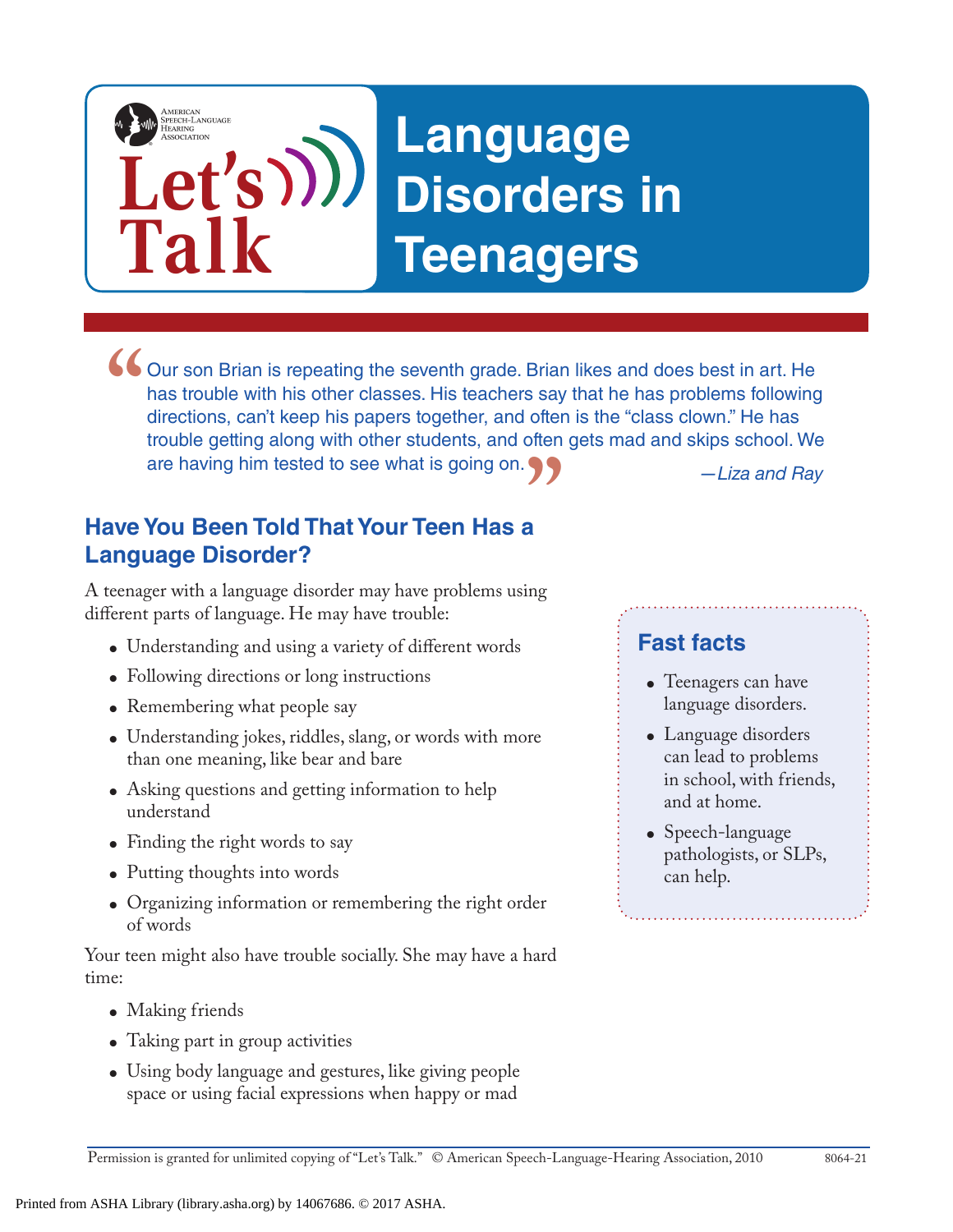

#### **Why Does My Teen Have Language Problems?**

There can be many reasons why your child has language problems. Some teens have had language problems since they were young. Others may start to have problems as they get older. These teens may not be able to "keep up" with the language demands of middle or high school.

In some cases, a teen may have a language problem from an accident or illness. A more common cause of this in teens is brain injury.

## **Why Is Language Important for Teenagers?**

Language is a skill needed for learning in school, getting along with others, and getting and keeping jobs. Good language skills are needed to learn math, history, and science, and to read harder textbooks.

Language disorders can lead to higher dropout rates. They can also lower a teen's self-esteem. Teenagers know when they are having problems and may not feel good about themselves.

#### **What if My Teenager Speaks More Than One Language?**

If your teenager is bilingual or is learning to speak a second language, such as Spanish, French, or Russian, you should know that:

- A child does not get a language disorder from learning a second language. For a child to have a language disorder, he must have problems in both languages.
- Children who have language disorders can learn a second language. It will just take time.
- If you have concerns about your school's requirement that your child learn a foreign language, contact your child's teacher.

## **Is There Help for My Teenager?**

Yes. Speech-language pathologists, or SLPs, work with people of all ages who have language problems. SLPs work in schools, hospitals, and clinics, and can even come to your home.